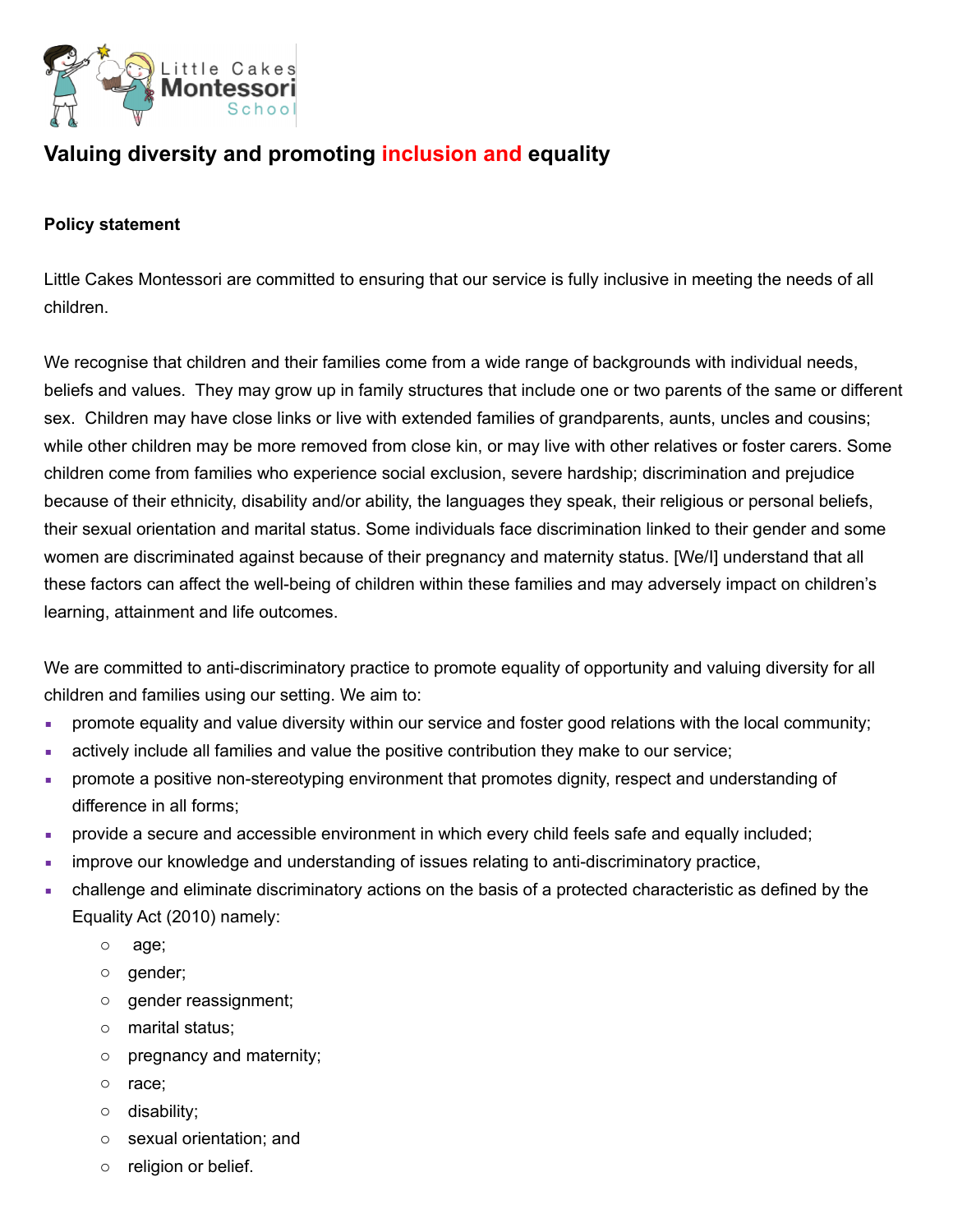where possible, take positive action to benefit groups or individuals with protected characteristics who are disadvantaged, have a disproportional representation within the service or need different things from the service.

# **Procedures**

# *Admissions*

Our setting is open and accessible to all members of the community.

- **We base our Admissions Policy on a fair system.**
- We do not discriminate against a child or their family in our service provision, including preventing their entry to our setting based on a protected characteristic as defined by the Equality Act (2010).
- **We advertise our service widely.**
- We provide information in clear, concise language, whether in spoken or written form and provide information in other languages (where ever possible).
- We reflect the diversity of our community and wider society in [our/my] publicity and promotional materials.
- We provide information on our offer of provision for children with special educational needs and disabilities.
- We ensure that all parents are made aware of our Valuing Diversity and Promoting Inclusion and Equality Policy.
- We make reasonable adjustments to ensure that disabled children can participate successfully in the services and in the curriculum offered by the setting.
- We ensure, wherever possible, that we have a balanced intake of boys and girls in the setting.
- We take action against any discriminatory, prejudice, harassing or victimising behaviour by our staff, volunteers or parents whether by:
	- **-** direct discrimination someone is treated less favourably because of a protected characteristic e.g. preventing families of a specific ethnic group from using the service;
	- **-** indirect discrimination someone is affected unfavourably by a general policy e.g. children must only speak English in the setting;
	- **-** discrimination arising from a disability someone is treated less favourably because of something connected with their disability e.g. a child with a visual impairment is excluded from an activity;
	- **-** association discriminating against someone who is associated with a person with a protected characteristic e.g. behaving unfavourably to someone who is married to a person from a different cultural background; or
	- **-** perception discrimination on the basis that it is thought someone has a protected characteristic e.g. making assumptions about someone's sexual orientation.
- We will not tolerate behaviour from an adult who demonstrates dislike or prejudice towards individuals who are perceived to be from another country (xenophobia).
- **EXECT** Displaying of openly discriminatory xenophobic and possibly offensive or threatening materials, name calling, or threatening behaviour are unacceptable on, or around, our premises and will be dealt with immediately and discreetly by asking the adult to stop using the unacceptable behaviour and inviting them to read and to act in accordance with the relevant policy statement and procedure. Failure to comply may lead to the adult being excluded from the premises.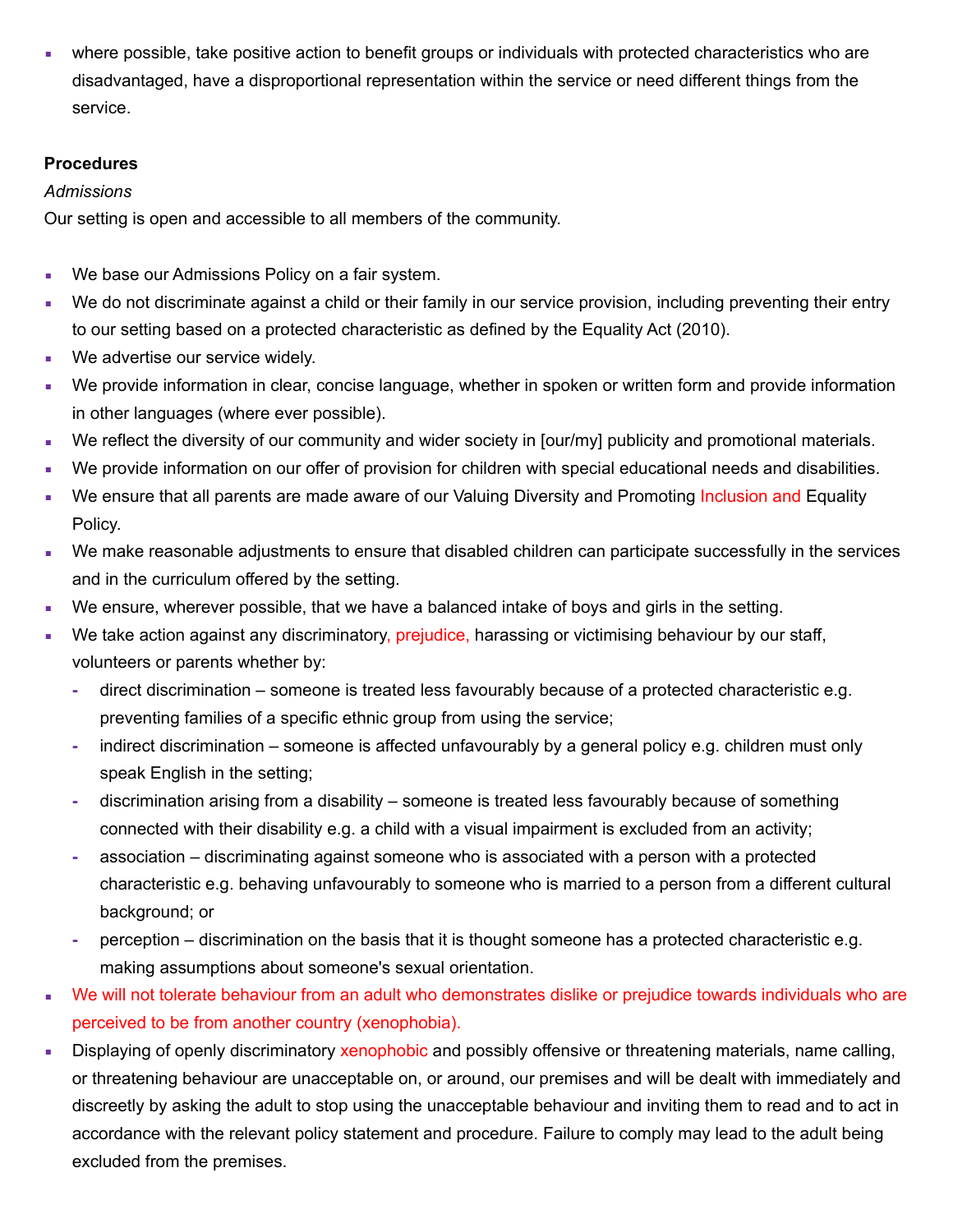# *Employment*

- We advertise posts and all applicants are judged against explicit and fair criteria.
- **Applicants are welcome from all backgrounds and posts are open to all.**
- We may use the exemption clauses in relevant legislation to enable the service to best meet the needs of the community.
- **The applicant who best meets the criteria is offered the post, subject to references and suitability checks. This** ensures fairness in the selection process.
- All our job descriptions include a commitment to promoting equality, and recognising and respecting diversity as part of their specifications.
- We monitor our application process to ensure that it is fair and accessible.

# *Training*

- We seek out training opportunities for [our staff and/myself and my] volunteers to enable them to develop antidiscriminatory and inclusive practices.
- We ensure that [our staff are/I am] confident and fully trained in administering relevant medicines and performing invasive care procedures on children when these are required.
- We review our practices to ensure that we are fully implementing our policy for Valuing Diversity and Promoting Equality.

# *Curriculum*

The curriculum offered in our setting encourages children to develop positive attitudes about themselves as well as about people who are different from themselves. It encourages development of confidence and self esteem, empathy, critical thinking and reflection.

We ensure that our practice is fully inclusive by:

- **creating an environment of mutual respect and tolerance;**
- modelling desirable behaviour to children and helping children to understand that discriminatory behaviour and remarks are hurtful and unacceptable;
- **•** positively reflecting the widest possible range of communities within resources;
- avoiding use of stereotypes or derogatory images within our books or any other visual materials;
- **EXECTED EXECTED FEEDER** celebrating locally observed festivals and holy days;
- ensuring that children learning English as an additional language have full access to the curriculum and are supported in their learning;
- **EXECT** ensuring that disabled children with and without special educational needs are fully supported;
- **EXECT** ensuring that children speaking languages other than English are supported in the maintenance and development of their home languages

We will ensure that Our environment is as accessible as possible for all visitors and service users. We do this by:

▪ undertaking an access audit to establish if the setting is accessible to all disabled children and adults. If access to the setting is found to treat disabled children or adults less favourably, then we make reasonable adjustments to accommodate the needs of disabled children and adults.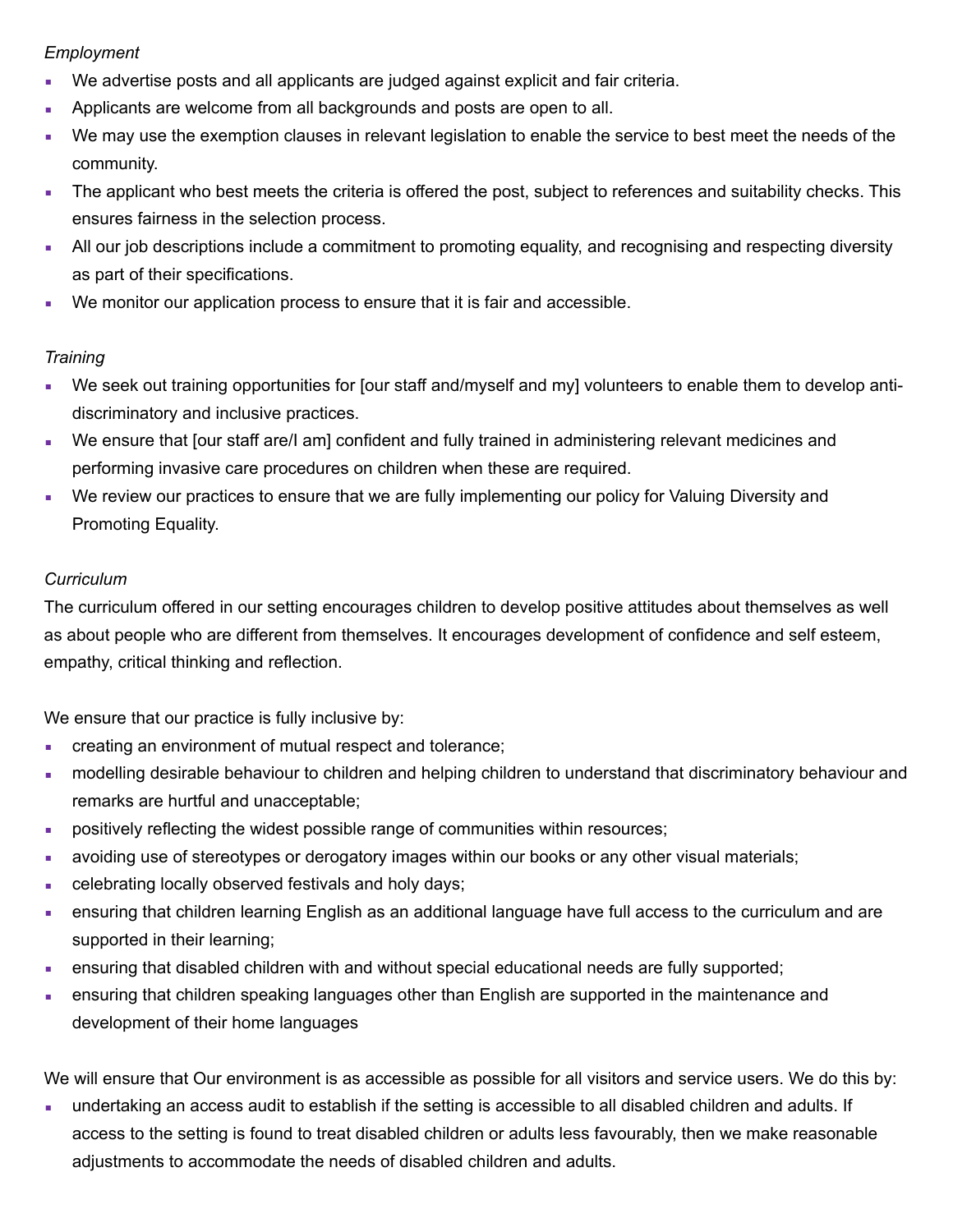▪ fully differentiating the environment, resources and curriculum to accommodate a wide range of learning, physical and sensory needs.

#### *Valuing diversity in families*

- We welcome the diversity of family lifestyles and work with all families.
- We encourage children to contribute stories of their everyday life to the setting.
- We encourage mothers, fathers and other carers to take part in the life of the setting and to contribute fully.
- **For families who speak languages in addition to English, we will develop means to encourage their full** inclusion.
- We offer a flexible payment system for families experiencing financial difficulties and offer information regarding sources of financial support.
- We take positive action to encourage disadvantaged and under-represented groups to use the setting.

# *Food*

- We work in partnership with parents to ensure that dietary requirements of children that arise from their medical, religious or cultural needs are met where ever possible.
- We help children to learn about a range of food, and of cultural approaches to mealtimes and eating, and to respect the differences among them.

#### *Meetings*

- **Meetings are arranged to ensure that all families who wish to may be involved in the running of the setting.**
- We positively encourage fathers to be involved in the setting, especially those fathers who do not live with the child.
- **EXED** Information about meetings is communicated in a variety of ways written, verbal and where resources allow in translation – to ensure that all mothers and fathers have information about, and access to, the meetings.

#### *Monitoring and reviewing*

- So that our policies and procedures remain effective, we monitor and review them annually to ensure our strategies meet our overall aims to promote equality, inclusion and to value diversity.
- We provide a complaints procedure and a complaints summary record for parents to see.

#### *Public Sector Equality Duty*

• We have regard to the Duty to eliminate discrimination, promote equality of opportunity, foster good relations between people who share a protected characteristic and those who do not.

#### **Legal framework**

The Equality Act (2010)